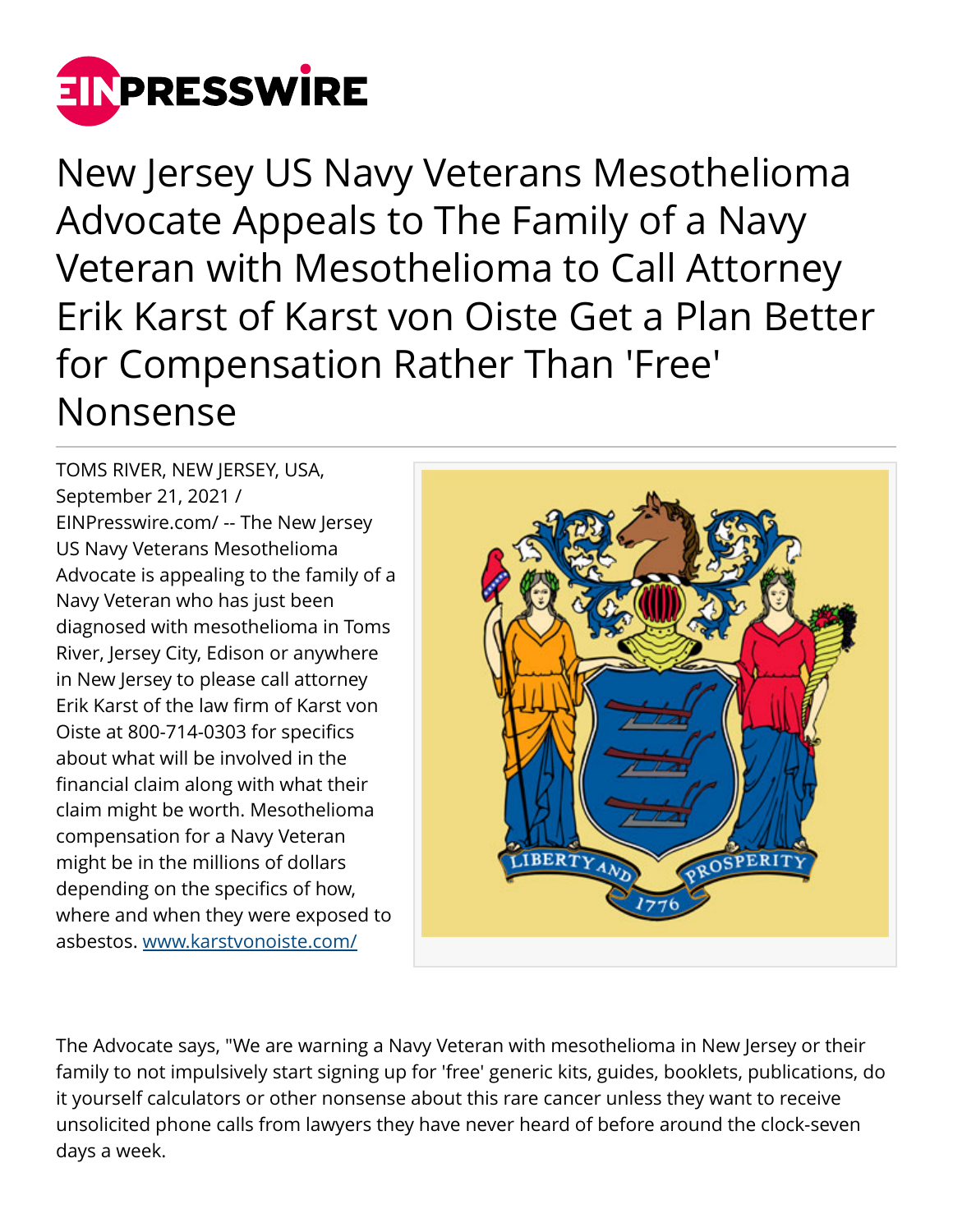"If a Navy Veteran with mesothelioma in New Jersey or their family would call attorney Erik Karst of Karst von Oiste at 800-714-0303 they will receive specific information about their financial compensation claim along with what it may be worth. When it comes to mesothelioma compensation for a Navy Veteran attorney Erik Karst of the law firm of Karst von Oiste knows what he is talking about, and he is an amazing resource. The call to Erik Karst is no obligation." [www.karstvonoiste.com/](http://www.karstvonoiste.com/) 



The New Jersey US Navy Veterans Mesothelioma Advocate wants to emphasize theirs is a statewide initiative available to a diagnosed Veteran or person anywhere in New Jersey, including communities such as Newark, Jersey City, Paterson, Elizabeth, Edison, Toms River, or Trenton. <https://NewJersey.USNavyMesothelioma.Com>

## "

If a Navy Veteran with mesothelioma in New Jersey would call attorney Erik Karst of Karst von Oiste at 800-714-0303 they will receive specific information about their financial compensation claim." *New Jersey US Navy Veterans Mesothelioma Advocate*

For the best possible treatment option in New Jersey, the New Jersey US Navy Veterans Mesothelioma Advocate strongly recommends the following heath care facility with the offer to help a diagnosed victim, or their family get to the right physicians at this hospital. The Rutgers University's Cancer Institute of New Jersey in New Brunswick: <http://www.cinj.org/>

According to the CDC, the states indicated with the highest incidence of mesothelioma include Maine, Massachusetts, Connecticut, Maryland, New Jersey, Pennsylvania, Ohio, West Virginia, Virginia, Michigan, Illinois, Minnesota,

Louisiana, Washington, and Oregon. [www.karstvonoiste.com/](http://www.karstvonoiste.com/)

High-risk work groups for exposure to asbestos in New Jersey include US Navy Veterans, power plant workers, oil refinery workers, manufacturing or industrial workers, chemical plant workers, plumbers, electricians, auto mechanics, machinists, mill workers, printers, welders, boiler technicians, or construction workers. Typically, the exposure to asbestos occurred in the 1950's, 1960's, 1970's or 1980's. [www.karstvonoiste.com/](http://www.karstvonoiste.com/)